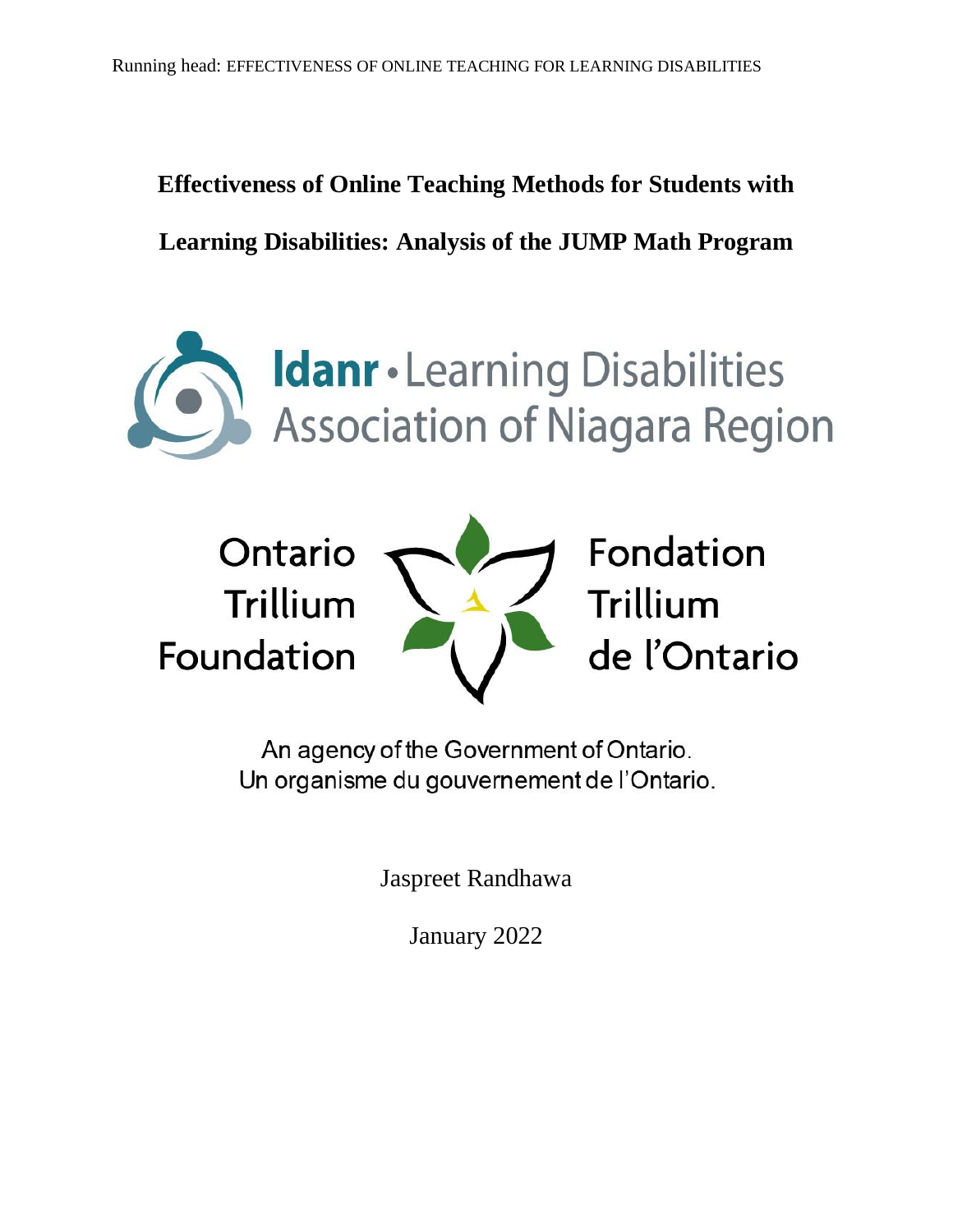## **Introduction**

The Learning Disabilities Association of Niagara Region (LDANR) offers various programs, focusing on numeracy, literacy and self-advocacy for children and youth with learning disabilities. One of the programs offered by the LDANR, with support from the Ontario Trillium Foundation, is an individualized numeracy tutoring program called JUMP Math, which is designed for children in grades 1 to 8. Students in the JUMP Math program have a diagnosed or suspected learning disability which leads to lower performance in mathematics and higher levels of math anxiety. Specifically, most children in the JUMP Math program experience difficulties due to dyscalculia, which is a mathematical learning disability that makes it difficult to comprehend numerical computations (Morsanyi et al., 2018). To continue supporting students with these difficulties during the COVID-19 pandemic, the LDANR has offered their JUMP Math program in a virtual environment.

#### **Virtual Learning Environment**

The LDANR was unsure about the effectiveness of the JUMP Math program in a virtual environment as studies have demonstrated reduced levels of motivation, concentration, and engagement for students with learning disabilities in online environments (Makarova, 2021). However, studies have also emphasized that students with learning disabilities can be successful in a virtual environment through the effectiveness of a multi-faceted approach to design, development and providing the lessons. By using a variety of teaching techniques, increasing engagement through activities, and building rapport with the students, it can help ease the math anxiety of students with learning disabilities (Petretto et al., 2021) and allow them to succeed in this type of environment. Furthermore, the importance of virtual manipulatives in the lesson plans and activities for the students has been shown to support students with learning disabilities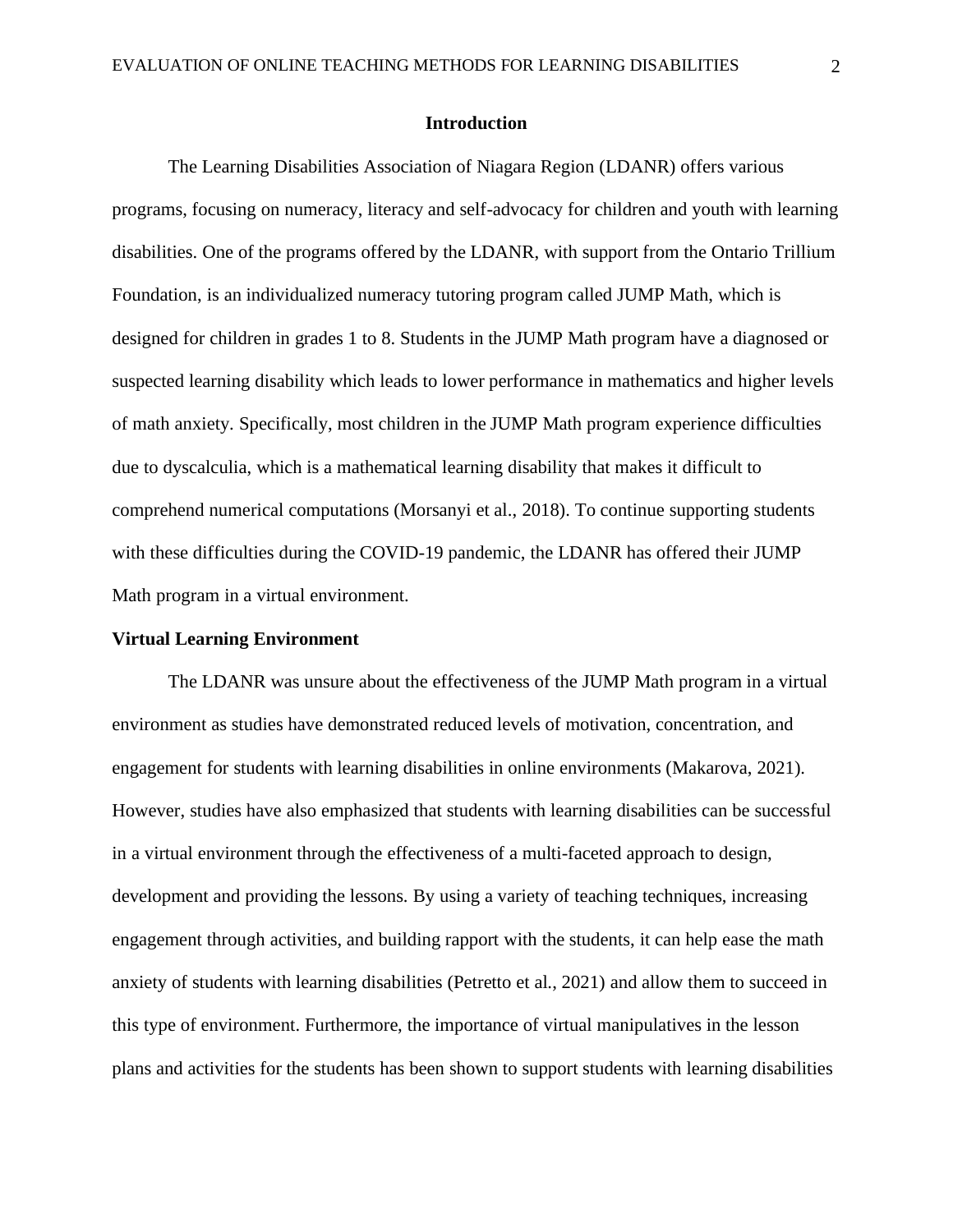engage with the material and reduce math anxiety. By incorporating different approaches to teach mathematics to students with learning disabilities in a virtual environment, the effectiveness of the program can drastically improve (Park et al., 2021).

In the past, The LDANR has completed a quantitative analysis of the JUMP Math Program's effectiveness in both face-to-face and online environments which allowed us to determine how well the program supported growth in mathematics. In this report, there will be a quantitative analysis of the JUMP Math Program's effectiveness in an online environment, specifically examining whether the program enhances participants attitudes towards mathematics.

#### **Methods**

### **Participants**

In the Fall 2021 program season, there were a total of 20 students who participated in the JUMP program in a virtual environment. These children were from many of Niagara's municipalities, and presumed to be from various socio-economic backgrounds, although no data regarding socio-economic status was specifically collected. Of the 20 participants, 13 were male and 7 were female. Their ages ranged between 7 and 13, with a median age of 9.5.

#### **Procedure**

The virtual JUMP Math Program sessions were completed through Microsoft Teams. The tutors provided one-hour sessions two times per week for a total of eight weeks to the participating children. During the tutor's first session, a pre-assessment was administered to gauge their student's level of mathematical knowledge as well as an attitudinal survey to gauge the child's attitude about math. Through the results from the assessment tool, the tutors could tailor their lesson plans to the unique needs of their students. At the end of the program, the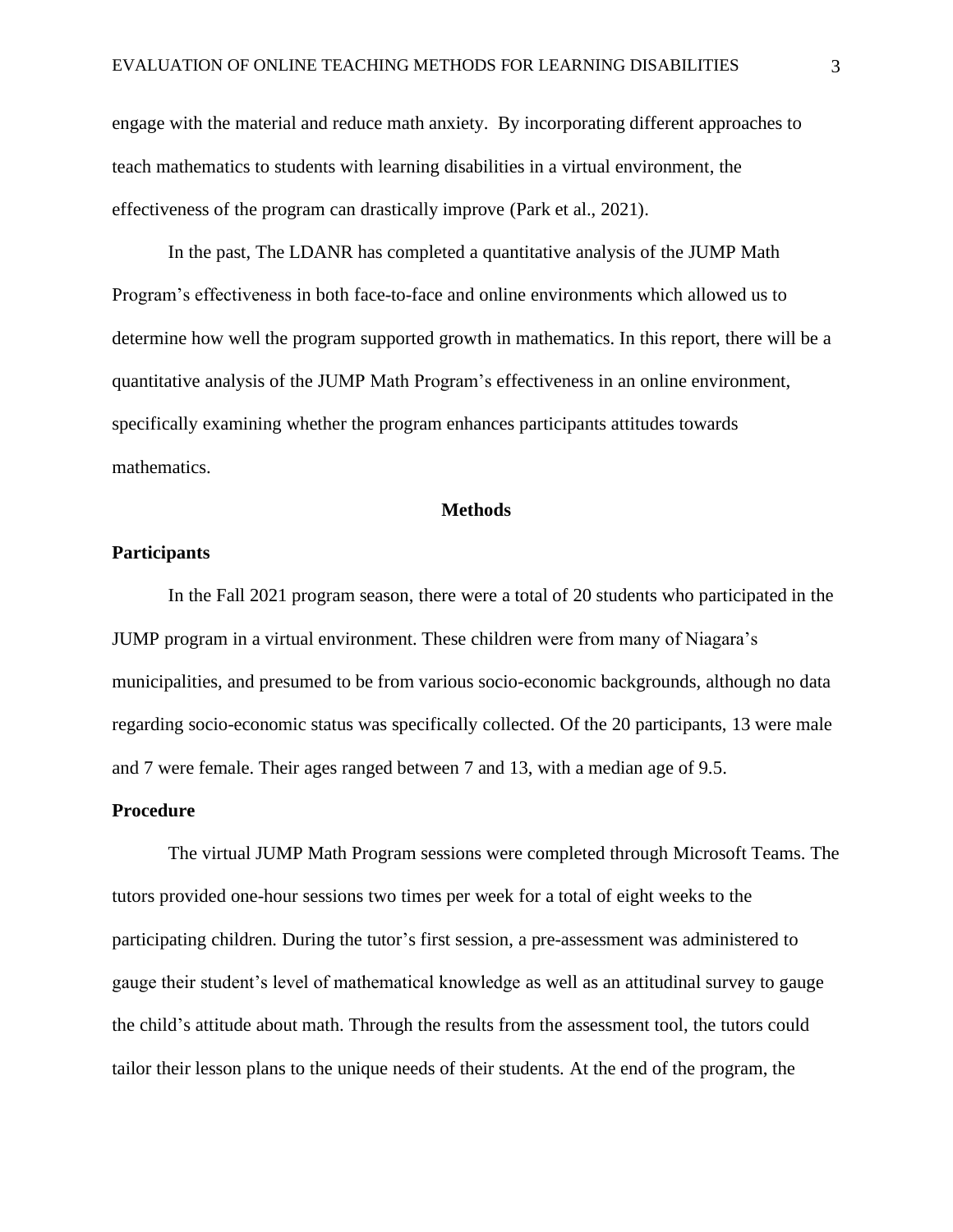tutors administered the post-survey and the post-assessment tool to allow for quantitative metrics measuring the students' progress in their mathematical competence as well as their attitude toward mathematics.

The pre-survey and post-survey consisted of the same 12 questions, with an additional question on the post-survey which asked whether the child enjoyed the JUMP Math program. The survey includes Likert scale questions to address the self-perception of the students' comfortability, competence, and anxiety around mathematics. Some examples of the questions included "I am comfortable asking questions in math class", "I often use math outside of school", and "I think that this program will help me with math".

#### **Results**

The pre-survey and post-survey asked the participating children nine Likert scale questions to assess their attitude, anxiety, and confidence around mathematics. Through quantitatively analyzing the pre- and post-surveys, the children's attitudes and anxiety around mathematics were measured (see Table 1 in Appendix). For the pre-survey, a total of eleven children completed the Likert scale assessment where: 1=strongly disagree; 2=disagree; 3=neutral; 4=agree; 5=strongly agree (see Table 2 in Appendix). For the post-survey, total of ten children completed the Likert scale assessment (see Table 3 in Appendix). By analyzing the mean likert response for each statement (see Table 1 in Appendix), it is possible to discern any changes in students' levels of mathematical anxiety and attitude.

After analysis, it was found that there was an increase in the mean values for three Likert scale statements from the pre-survey to the post-survey: "I am comfortable asking questions in math class"; "I believe I can do well on math tests"; "I often use math outside of school". The remainder of the likert scale questions decreased, however, only the questions "I think I can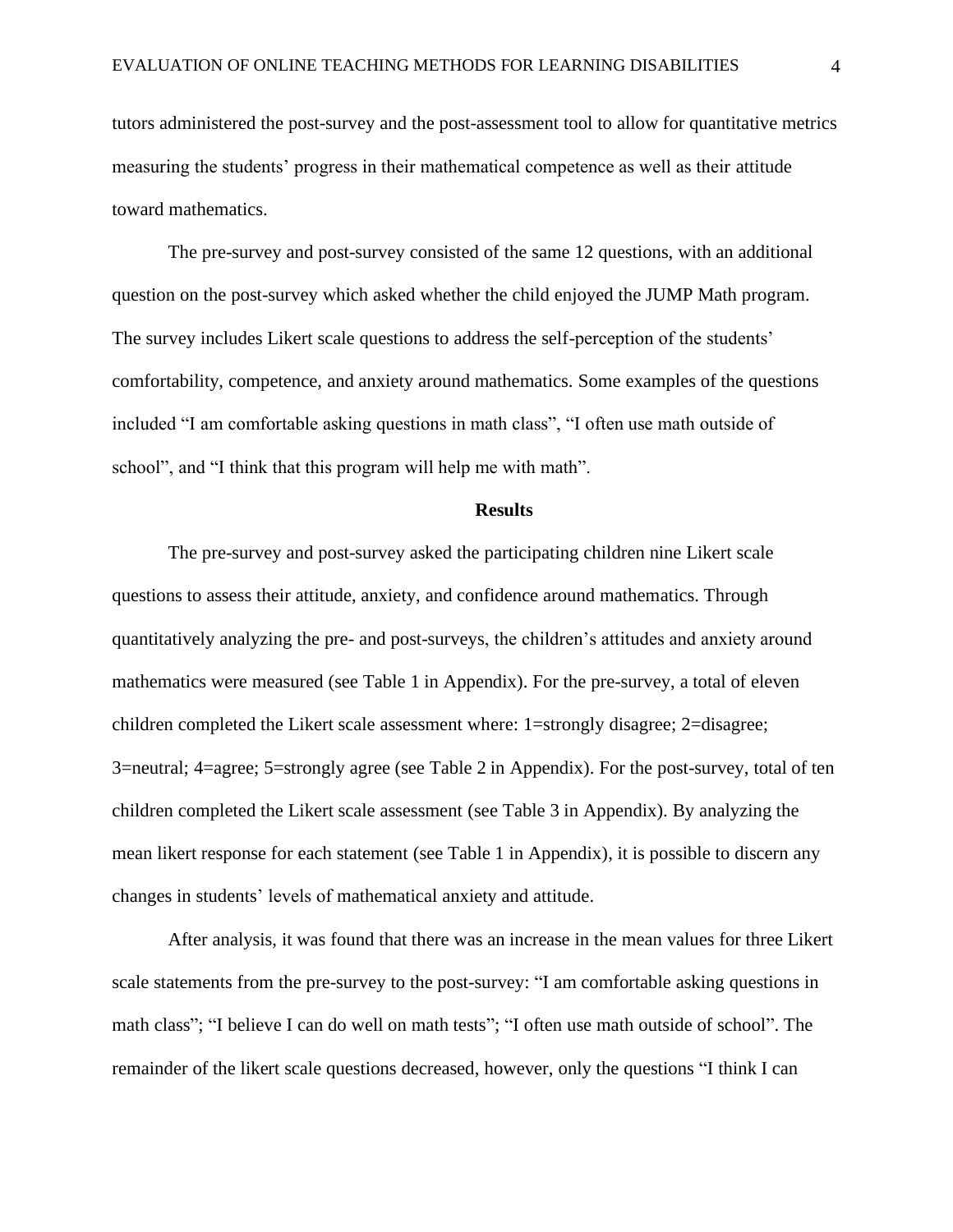answer well when my teacher calls on me in math" and "I think I can do well when I am about to take a math test" decreased from "Agree" to "Neutral". The remaining questions decreased slightly but still stayed within the same ranking on the likert scale. The limitations of this will be discussed.

#### **Discussion**

The pre-survey and post-survey comparison of the Likert scale statements provide insight, although limited, into the impact of the JUMP Math program on the attitude and anxiety towards mathematics of the participating children. The increase observed in the three Likert scale questions demonstrates improved confidence for the students to ask questions in class, perform on math tests, and apply mathematics to their daily lives. However, it is important to note the limitations of this analysis. As only ten students completed the post-survey compared to the 11 who completed the pre-survey, the difference in sample size and lack of matched data may skew the results and findings. Furthermore, the duration of the virtual learning environment compared to in-person sessions presents difficulties towards the effectiveness and impact of the program.

Despite the challenges caused by the COVID-19 pandemic, recent studies have demonstrated that mathematical learning through a virtual environment can be enhanced through use of spiral methods, regular repetitions, and using practical examples, especially for students with learning difficulties (Kadarisma & Juandi, 2021). Furthermore, assistance from parents for motivation can drastically improve the mathematical potential and attitude of their children (Riski et al., 2020). Additionally, there is potential for drastic improvement in the student's confidence and attitude around mathematics through incorporating visual learning, hands-on experiences, and engagement from family/parents (Putri et al., 2021). To maximize the potential for mathematical achievement and confidence, self-regulated learning is an important concept to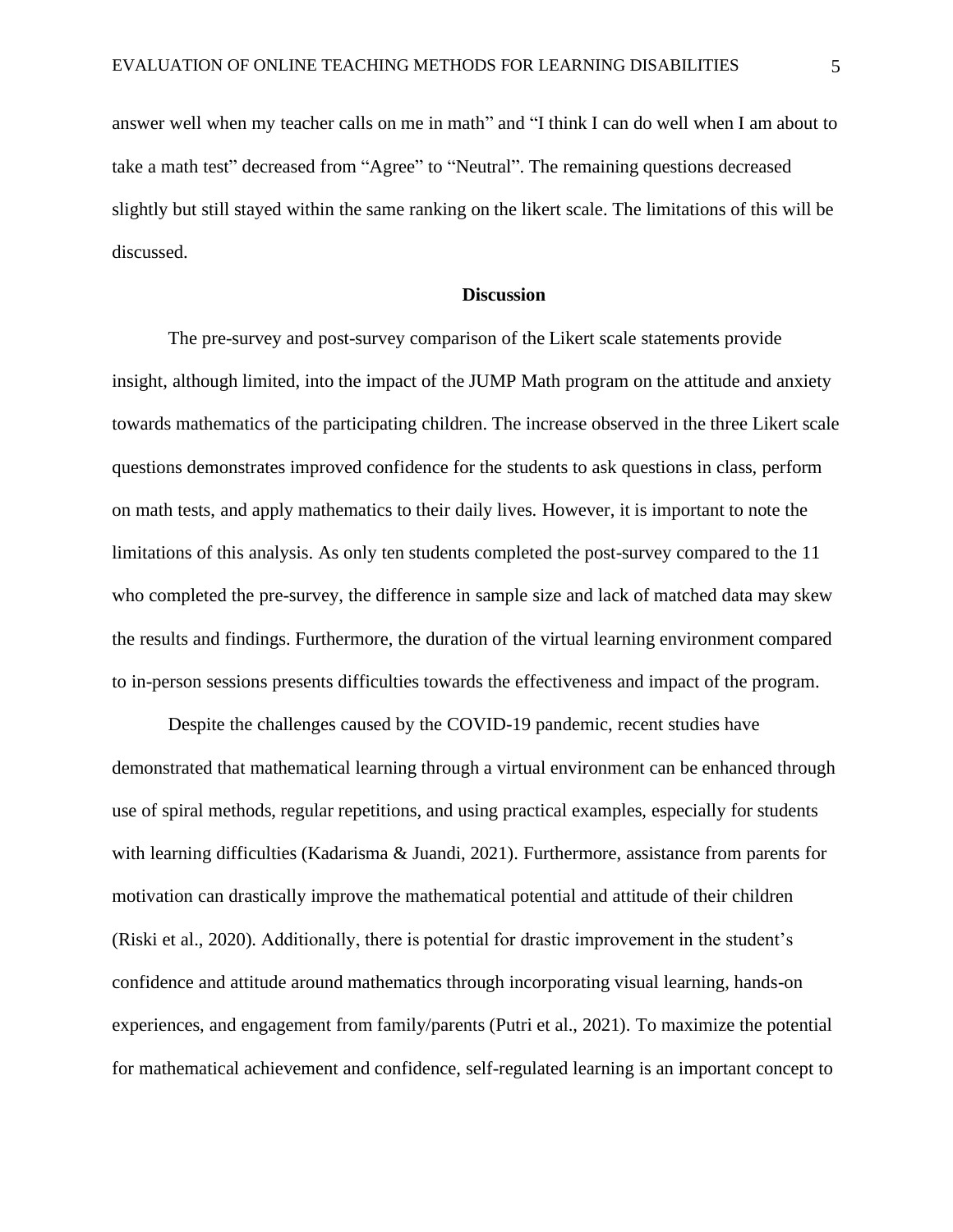include in the teaching process. Through teaching students goal setting, self-evaluation and selfreflection, the learning process can become more effective and the attitude of the children towards mathematics can improve (Fauzi & Widjajanti, 2018).

The current JUMP Math program incorporates goal setting and reflections but could increase its focus on self-awareness. By revisiting the current approach to the JUMP Math program, specifically as it relates to lesson planning, engagement strategies, and time management, the LDANR can further improve students' confidence around mathematics. Furthermore, engaging the family through supplementary, fun math activities designed to be done at home may help increase motivation and support for the children leading to improved attitude towards mathematics. Finally, encouraging tutors to use daily, practical tasks as examples in lesson plans and repetitive teaching styles, they will be able to help students improve their comprehension and mathematical achievement.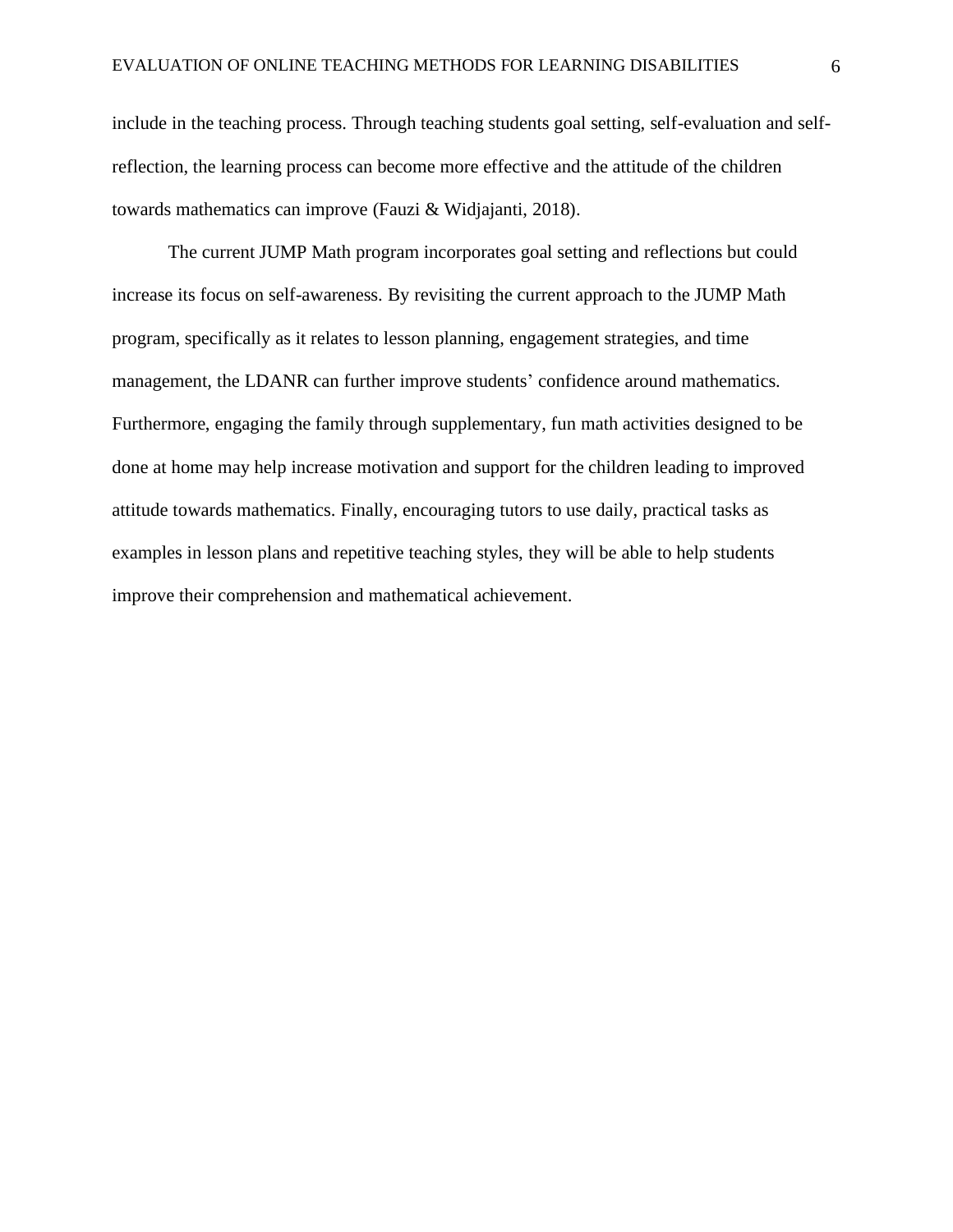#### **References**

- Fauzi, A., & Widjajanti, D. B. (2018, September). Self-regulated learning: the effect on student's mathematics achievement. *In Journal of Physics: Conference Series* (Vol. 1097, No. 1, p. 012139). IOP Publishing. <https://doi.org/10.1088/1742-6596/1097/1/012139>
- Kadarisma, G., & Juandi, D. (2021, November). Mathematics Learning for Students with Special Needs During the Covid-19 Pandemic. In Journal of Physics: Conference Series (Vol. 2123, No. 1, p. 012008). IOP Publishing.<https://doi.org/10.1088/1742-6596/2123/1/012008>
- Lambert, R., & Schuck, R. (2021). "The Wall Now Between Us": Teaching Math to Students with Disabilities During the COVID Spring of 2020. The Asia-Pacific Education Researcher, 30(3), 289-298. <https://doi.org/10.1007/s40299-021-00568-8>
- Morsanyi, K., van Bers, B. M., O'Connor, P. A., & McCormack, T. (2018). Developmental dyscalculia is characterized by order processing deficits: Evidence from numerical and non-numerical ordering tasks. Developmental neuropsychology, 43(7), 595-621.

<https://doi.org/10.1080/87565641.2018.1502294>

Park, J., Bryant, D. P., & Shin, M. (2021). Effects of Interventions Using Virtual Manipulatives for Students With Learning Disabilities: A Synthesis of Single-Case Research. Journal of learning disabilities, 222194211006336. Advance online publication.

<https://doi.org/10.1177/00222194211006336>

- Petretto, D. R., Carta, S. M., Cataudella, S., Masala, I., Mascia, M. L., Penna, M. P., Piras, P., Pistis, I., & Masala, C. (2021). The Use of Distance Learning and E-learning in Students with Learning Disabilities: A Review on the Effects and some Hint of Analysis on the Use during COVID-19 Outbreak. Clinical practice and epidemiology in mental health :  $CP & EMH$ , 17, 92–102. <https://doi.org/10.2174/1745017902117010092>
- Putri, H. E., Suwangsih, E., Rahayu, P., Afita, L. A. N., Dewi, N. K. Y. A., & Yuliyanto, A. (2021). Improving Elementary School Students' Self-Confidence during the Covid-19 Pandemic through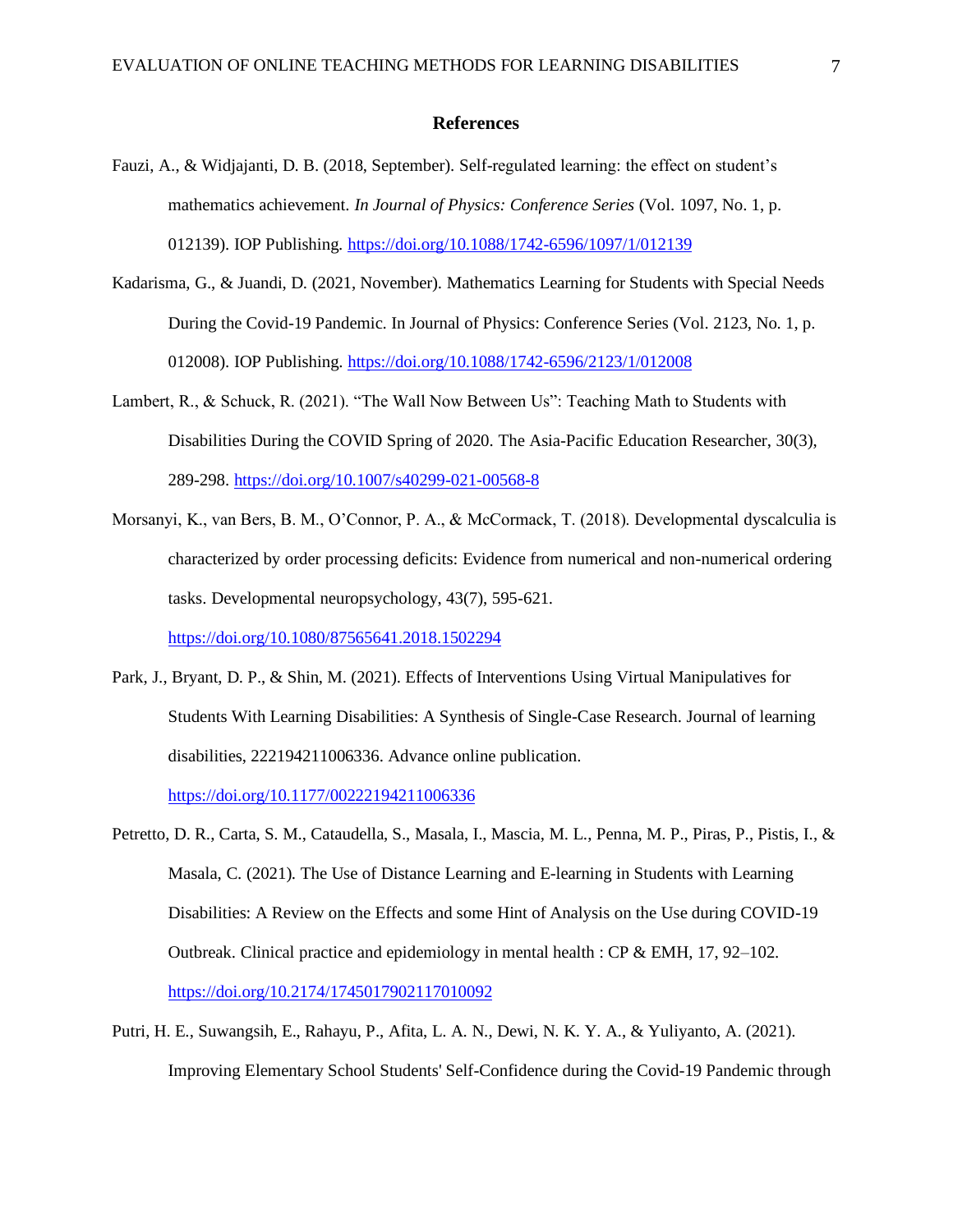Concrete-Pictorial-Abstract (CPA) Approach in Online Learning. *Jurnal PAJAR* (Pendidikan Dan Pengajaran), 5(2), 306-316. <http://dx.doi.org/10.33578/pjr.v5i2.8193>

Riski, I. A., Fajri, S. N., Maulina, A. R., Sari, D. P., Lauditta, A. E., Yoenanto, N. H., & Fardhana, N. A. (2020). Strategi pembelajaran e-learning untuk ABK pada jenjang P*AUD. JURNAL LENTERA ANAK,* 1(01). <https://ejournal.unisnu.ac.id/jla/article/view/1474>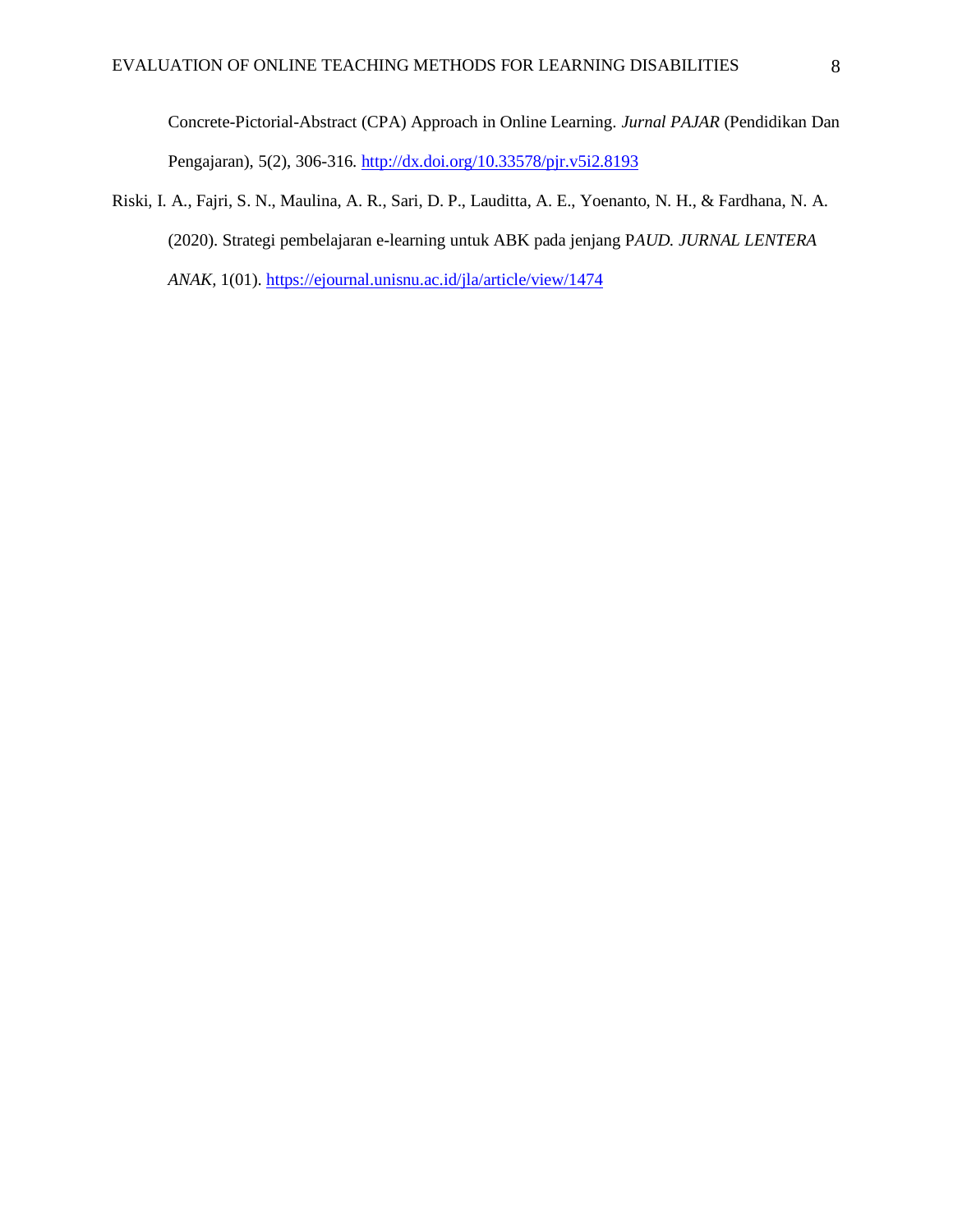# **Appendix**

| <b>Statement</b>                                                 | <b>Pre-Survey</b> | <b>Post-Survey</b> | <b>Difference</b> |
|------------------------------------------------------------------|-------------------|--------------------|-------------------|
| I am comfortable asking questions in<br>math class               | 4.09              | 4.20               | $+0.11$           |
| I believe that I can do well on math<br>tests                    | 3.73              | 4.10               | $+0.37$           |
| I believe math is important for my<br>future                     | 4.64              | 4.20               | $-0.44$           |
| I think I can answer well when my<br>teacher calls on me in math | 4.09              | 3.50               | $-0.59$           |
| I think I can do well when I am about<br>to take a math test     | 4.00              | 3.80               | $-0.20$           |
| I am not afraid to make mistakes in<br>math class                | 4.45              | 4.20               | $-0.25$           |
| I often use math outside of school                               | 2.91              | 3.10               | $+0.19$           |
| I believe that I can reach my goals in<br>math                   | 4.64              | 4.20               | $-0.44$           |
| I enjoy doing math                                               | 3.91              | 3.40               | $-0.51$           |

Table 1. Mean Values of the Pre-Survey and Post-Survey Likert Scale Statements

# Table 2. Statistical Table for Pre-Survey Likert Scale Statements

| #                       | <b>Likert Statement</b>                                              | <b>Minimum</b> | <b>Maximum</b> | <b>Mean</b> | <b>Std</b><br><b>Deviation</b> | <b>Variance</b> | <b>Count</b> |
|-------------------------|----------------------------------------------------------------------|----------------|----------------|-------------|--------------------------------|-----------------|--------------|
| 1                       | I am comfortable asking<br>questions in math class.                  | 3.00           | 5.00           | 4.09        | 0.67                           | 0.45            | 11           |
| $\overline{2}$          | I believe that I can do well<br>on math tests.                       | 2.00           | 5.00           | 3.73        | 0.96                           | 0.93            | 11           |
| 3                       | I believe math is important<br>for my future.                        | 3.00           | 5.00           | 4.64        | 0.64                           | 0.41            | 11           |
| $\overline{\mathbf{4}}$ | I think I can answer well<br>when my teacher calls on me<br>in math. | 1.00           | 5.00           | 4.09        | 1.16                           | 1.36            | 11           |
| 5                       | I think I can do well when I<br>am about to take a math test.        | 2.00           | 5.00           | 4.00        | 0.85                           | 0.73            | 11           |
| 6                       | I am not afraid to make<br>mistakes in math class.                   | 4.00           | 5.00           | 4.45        | 0.50                           | 0.25            | 11           |
| 7                       | I often use math outside of<br>school.                               | 1.00           | 5.00           | 2.91        | 1.24                           | 1.54            | 11           |
| 8                       | I believe I can reach my<br>goals in math.                           | 4.00           | 5.00           | 4.64        | 0.48                           | 0.23            | 11           |
| 9                       | I enjoy doing math.                                                  | 1.00           | 5.00           | 3.91        | 1.16                           | 1.36            | 11           |